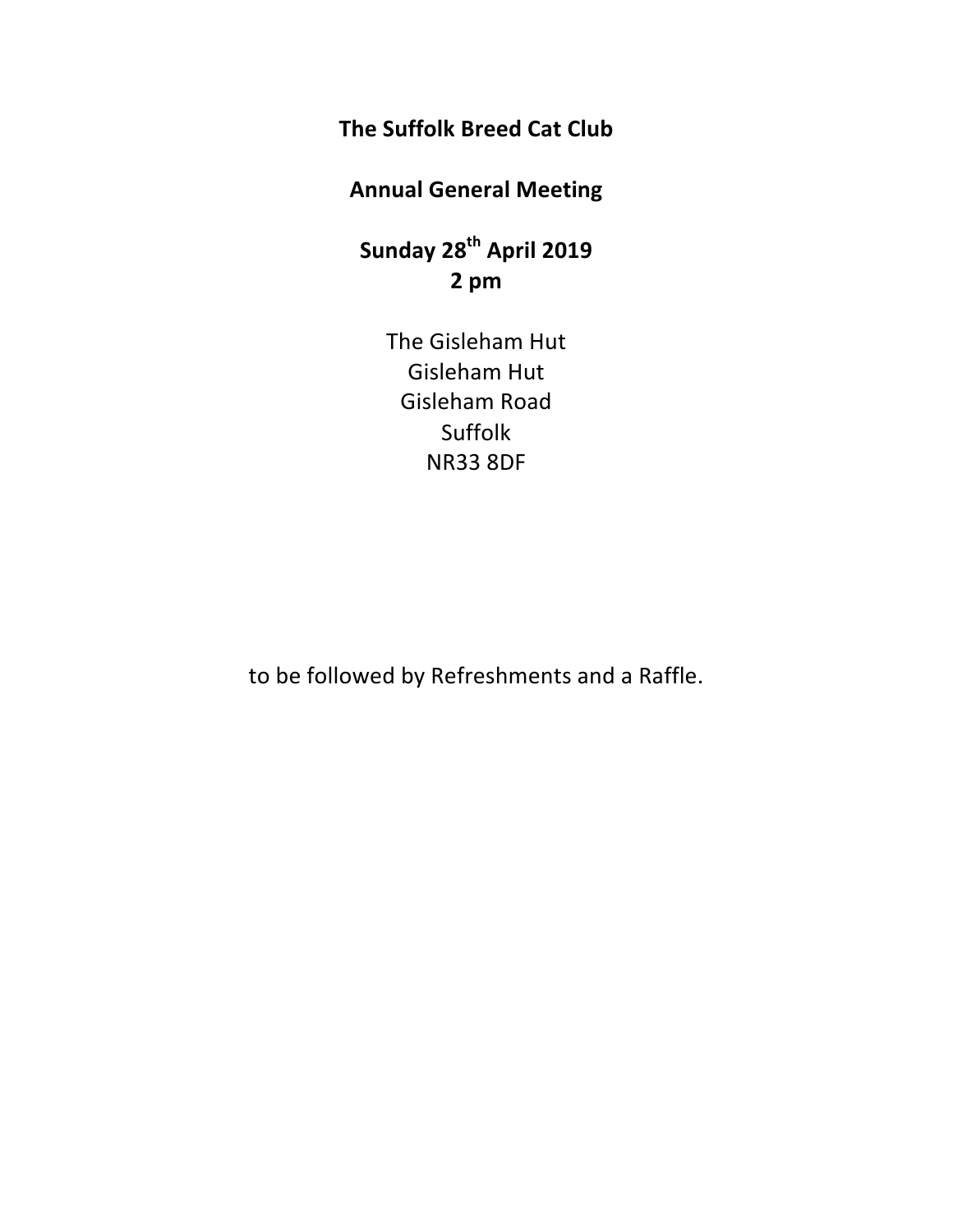# **AGM Agenda**

- 1. Chairman's Welcome
- 2. Apologies for Absence
- 3. Minutes of 2018 AGM (posted on club website)
- 4. Matters Arising
- 5. Correspondence
- 6. Chairman's report(posted on club website)
- 7. Secretary's report(posted on club website)
- 8. Treasurer's report (posted on club website)
- 9. Membership Secretary's Report
- 10. Championship Show
- 11. Breeding Programme for 2019/2020
- 12. Application for Acceptance of New Colour
- 13. Election of Committee
- 14. Election of Auditor
- 15. A.O.B.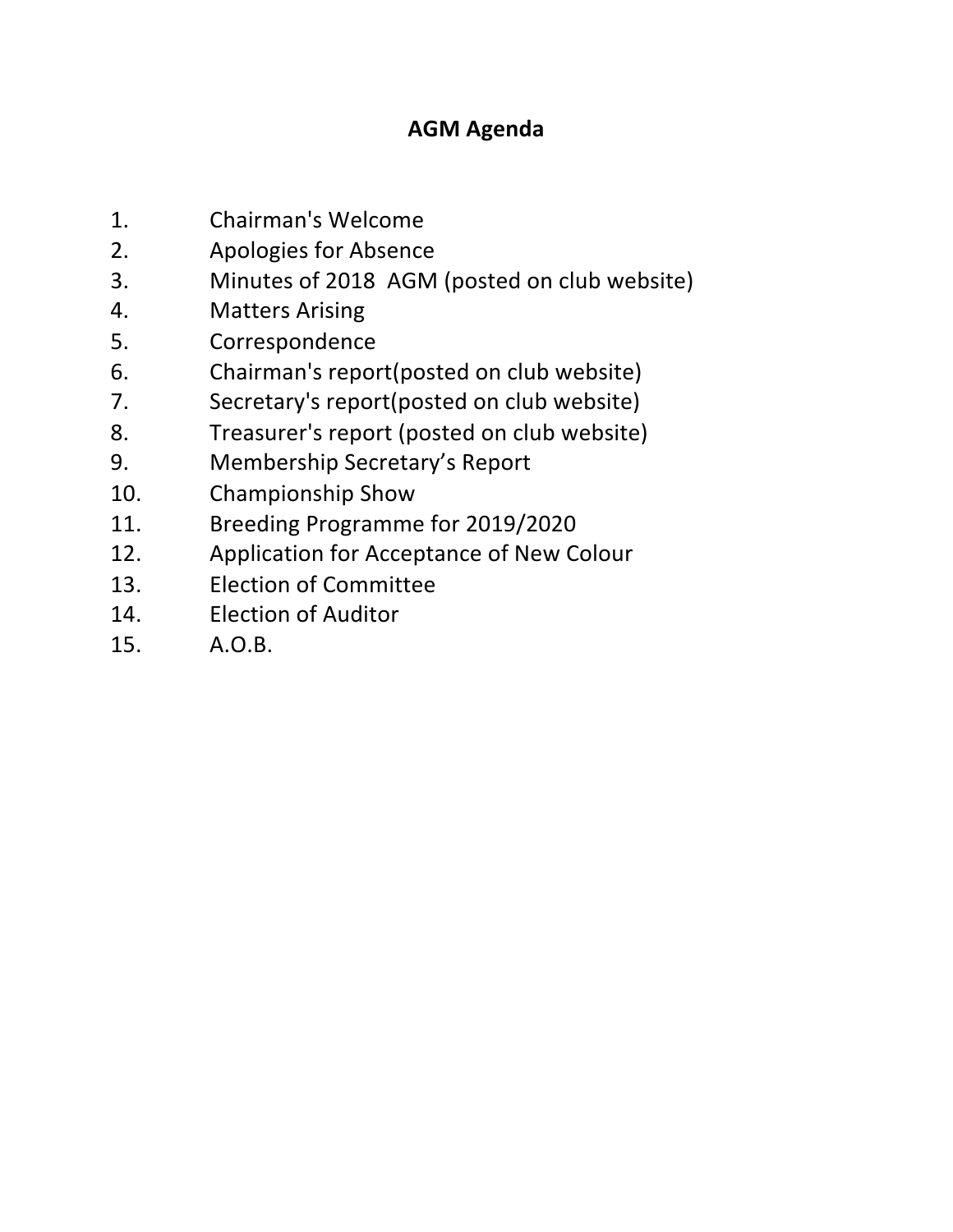# **Minutes of AGM 29th April 2018**

**Present:** Mr and Mrs Spendlove, Mrs L Earle-Mitchell, Mr K Workman, Ms L Shirley, Mr S Ife, Mr and Mrs Strachan

**Apologies:** Mrs P Sharp-Popple, Miss A Spendlove, Mrs L Allum, Mrs S Bilyard, Mrs D Brown, Mrs L Ashmore, Mrs J Attard, Mr S Neesam

**Matters Arising:** Simon Ife suggested that to increase attendance it would be better to post or email club members rather than just post it on the web page as not many would check this regularly. The club membership form should as for the preferred method of contact. The minutes were signed off.

**Correspondence:** Angela Rixon from Solitaire had emailed to offer two trophies for the show. Rosemary Fisher had sent a draught for the new format for the SOP. Linda had re-draft as it had left out Suffolk Lilacs. The committee approved of these changes.

**Chairman's Report:** As Circulated . The Cat Tree Raffle had brought the membership up to the required number for Affiliation and had been very successful.

**Secretary's Report:** As circulated. 95 Merits have been achieved to date, with an amazing number of qualifying cats.

**Treasurer's Report:** As circulated

**Progress to Championship:** All necessary criteria had been met and the club was able to apply for Affiliation, so all factors needed had been completed and the application had been submitted to council for the June meeting.

**Breeding Programme for 2018-2019:** One new breeder has joined the group, Chris Coyle from Northern Ireland. He had expressed an interest at the Supreme show and went on to purchase a breeding queen out of Eastpoint Doris Daydream. She will be shown in Ireland and he would be using a Denson stud boy near Runcorn next year. There has been global interest in the purchase of kittens in Argentina, North America and China. Two kittens will be collected from new owners in the states out of Poolside Rhoda and Eastpoint Armadeus Mozart

John Hansson asked the club to consider allowing Havana Browns Full Suffolk Registry. It would mean any imported Havana Brown could be shown under GCCF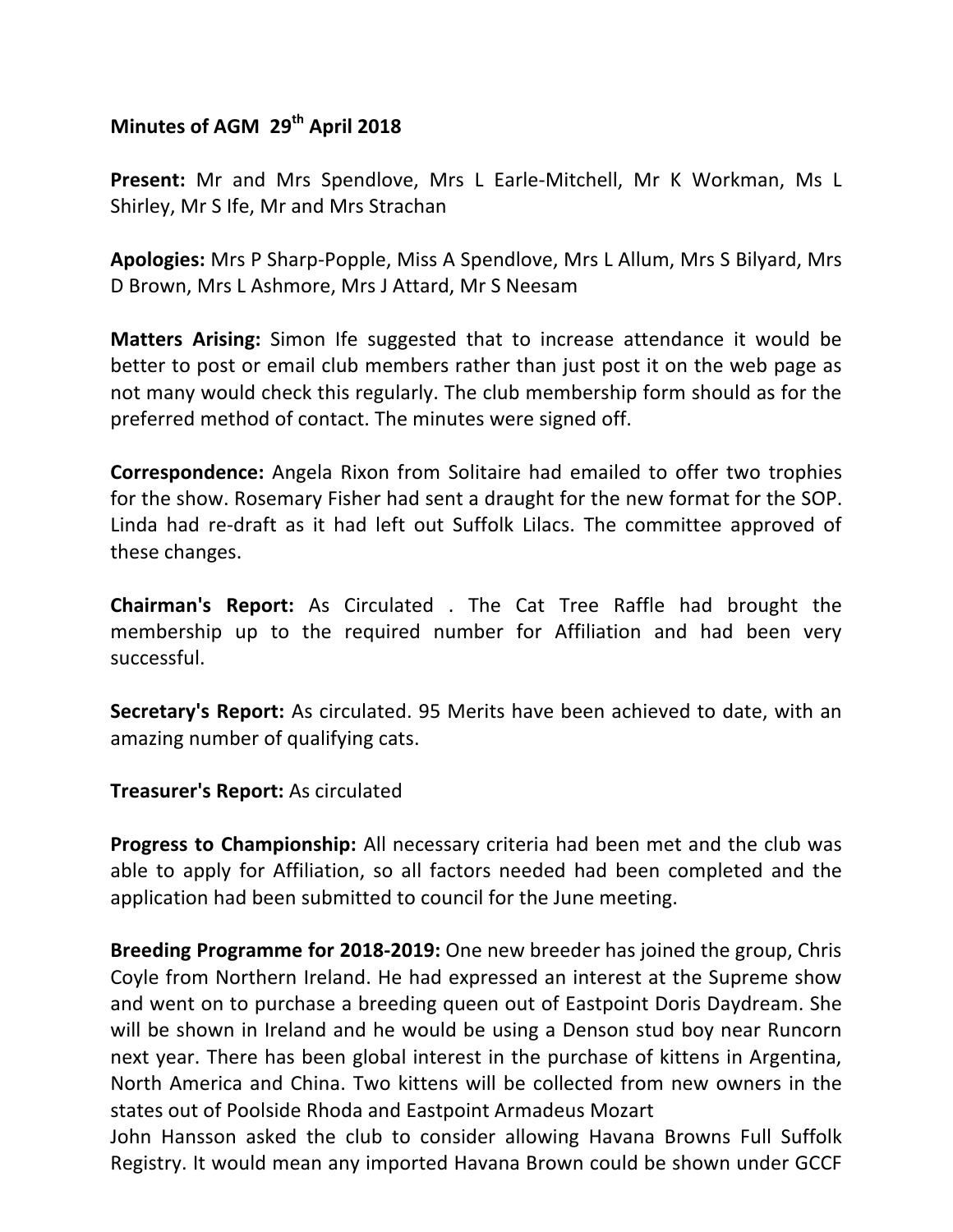rules for the first time. It could be important for the gene pool. A discussion followed on the old numbering system and the new Gems Code. Linda and Stanley had tried to get the GCCF to accept the breed being called Havana's with the Oriental Chocolates being appropriately change to suit the coding system. The GCCF would not accept this because of the HLCC club carrying the name. Imports would have to be changed to Suffolks, so there would need to be compromise on both sides. It was agreed that Havana should be replaced by Oriental Chocolate OSH b in the schedules and catalogues. This needs to be debated more. There is a difference in the SOP's and no way did the committee want to see the loss of the British gene pool. John Hansson has judged HB's abroad, he helped the Suffolk to get recognition, and although this needed to be recognized, it should not influence the present SOP. This needs to be addressed at BAC level. There are more Outcross Queens than Supplementary at present. Lynne Shirley asked how long between kitten registrations, Linda said it is a gap of 17 weeks, with 3 litters allowed to be registered in 2 years. Linda mentioned the importance of cobreeding to support bloodlines. A discussion followed on the problems of importing and bringing in disease. The new Exhibition with Critic will help breeders working on outcross.

**Election of Officers:** Stanley thanked Kevin for producing election forms online. With the constitution stating a change every three years this has become vital format to follow. Lynne Shirley had volunteered to become the Delegate and although Linda offered to stand down as Secretary there were no offers to take it over. Kevin officially took over the role of Web Co-Coordinator. He also put forward that the club should have a Membership Secretary. Dee Baines kindly volunteered to take this on. Linda said that a Welfare Officer would be needed in the future. Emma Strachan mentioned the new Data Protection Laws and the need to be careful with members information. It was agreed that members emails were important and an effective way of communication. Tom Strachan offered to join the committee and was appointed.

**Election of Auditor:** Emma Strachan volunteered to be next years Auditor. The committee thanked her for supporting the club.

**A.O.B.:** Future dates proposed will be posted on the Facebook SBCC page. The summer meeting would include a barbecue.

The Climbing Tree draw took place and was won by Rachael Shotton

The meeting closed at 4.45 pm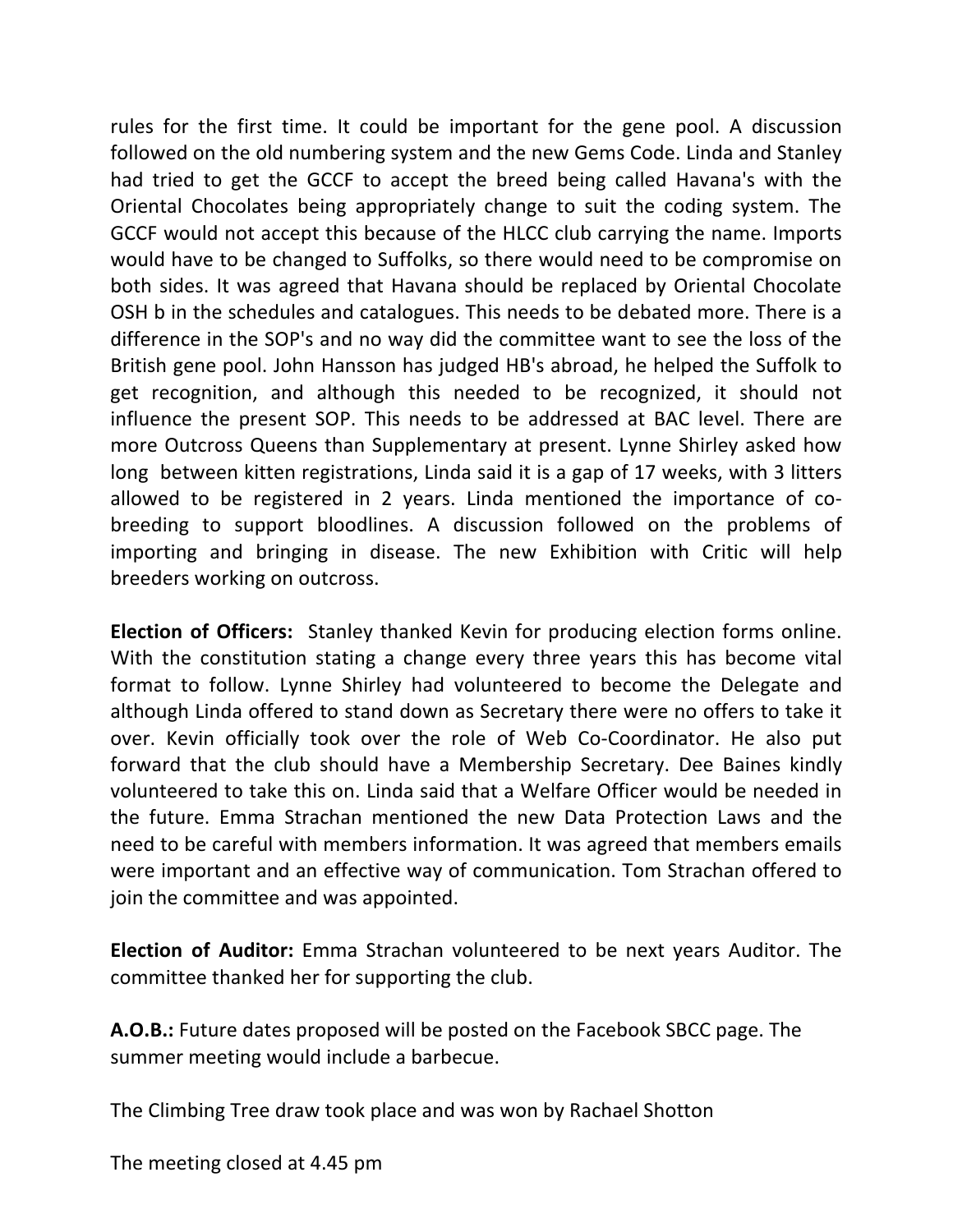## **Chairman's Report**

I would like to thank all those that have dedicated their time and money in the support for the progression of the Suffolks since achieving Championship status in June 2018. It has been an exciting year with new owners and breeders joining the group. Since June many of the beautiful Chocolates have achieved Champion and Premier status and especially Eastpoint Chocilac Rossetti who has become the first ever Grand Champion for the breed, with thanks to Dee Baines for her hard work in getting him this far so quickly. The Supreme was very well supported with a great representation for the breed both on the show bench for the first time and thanks to Kevin Workman for exhibiting Robin as a representative for the breed along side our first F2 Suffolk Lilac boy Solly. Everyone's energy is now going into planning for our  $1<sup>st</sup>$  Championship Show in July and look forward to seeing as many cats there as possible at the show.

Stanley Spendlove

## **Secretary's Report**

It has been a very busy year, with lots of final documentation needed to complete both the Affiliation of the club and Championship status for the cats. In June last year this was completed and both were formally recognized by the GCCF. Since then the following cats have achieved success on the show bench: Eastpoint Chocilac Rossetti..Grand Champion Poolside Rhoda...Champion Eastpoint Doris Day Dream...Premier Eastpoint Siogne Sorrel...Premier Eastpoint Edward Lear...Premier Poolside Alonso...Premier

And to both Eastpoint Brexit Boris and Eastpoint Coco-Chanel for being moved from Reference to Supplementary.

I have just completed the schedule for the show and hope it will be available to download very soon from the GCCF website. All donations and help with raffle hampers will be really appreciated to help fund our first show and volunteers to help at the show will be gratefully received. If you would like to sponsor rosettes please let me know.

Linda Spendlove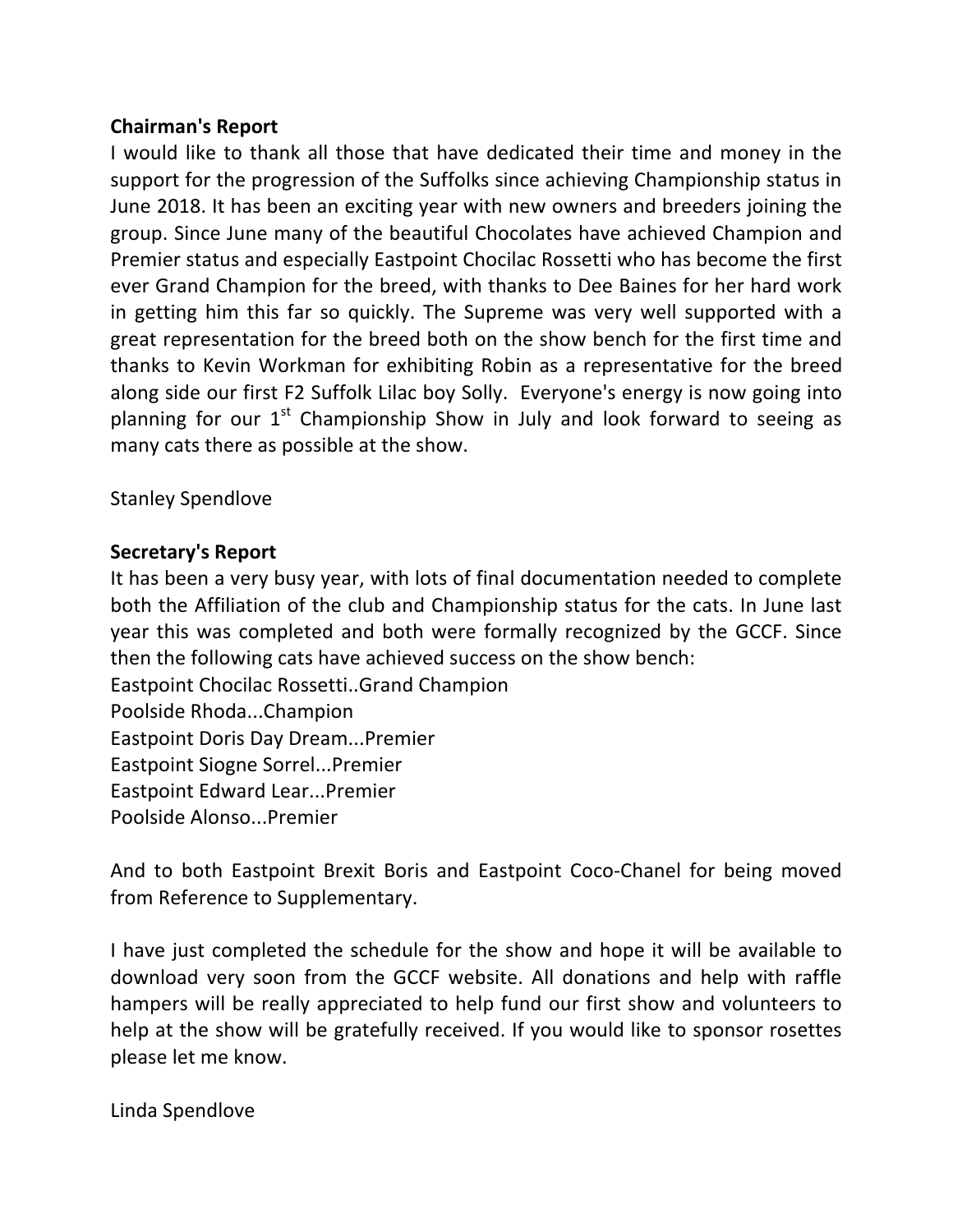## **Treasurer's Report:**

### SBCC ACCOUNTS 2018

#### **Income 2017 Income 2018**

Donations:£265.99 Donations:£400.00 Raffle:£27.20 Raffle: £89.00 Current Account:£262.76 Merchandise:£209.00 Total:£698.45 Current Account:£665.51

Club Members:£142.50 Club Members:£132.50

## **Expenditure Expenditure**

Club Fee:£10.00 Club Fee:£10.00 Hall Hire for AGM: £16.50 Hall Hire for AGM: £24.00 Total:£32.94 Train Tickets:£33.00

Delegate Fee: £35.00 GoDaddy Domain: £23.98 Show Licence: £25.00 Total:£150.98

**End of Year Account:£665.51 End of Year Account:£1355.03**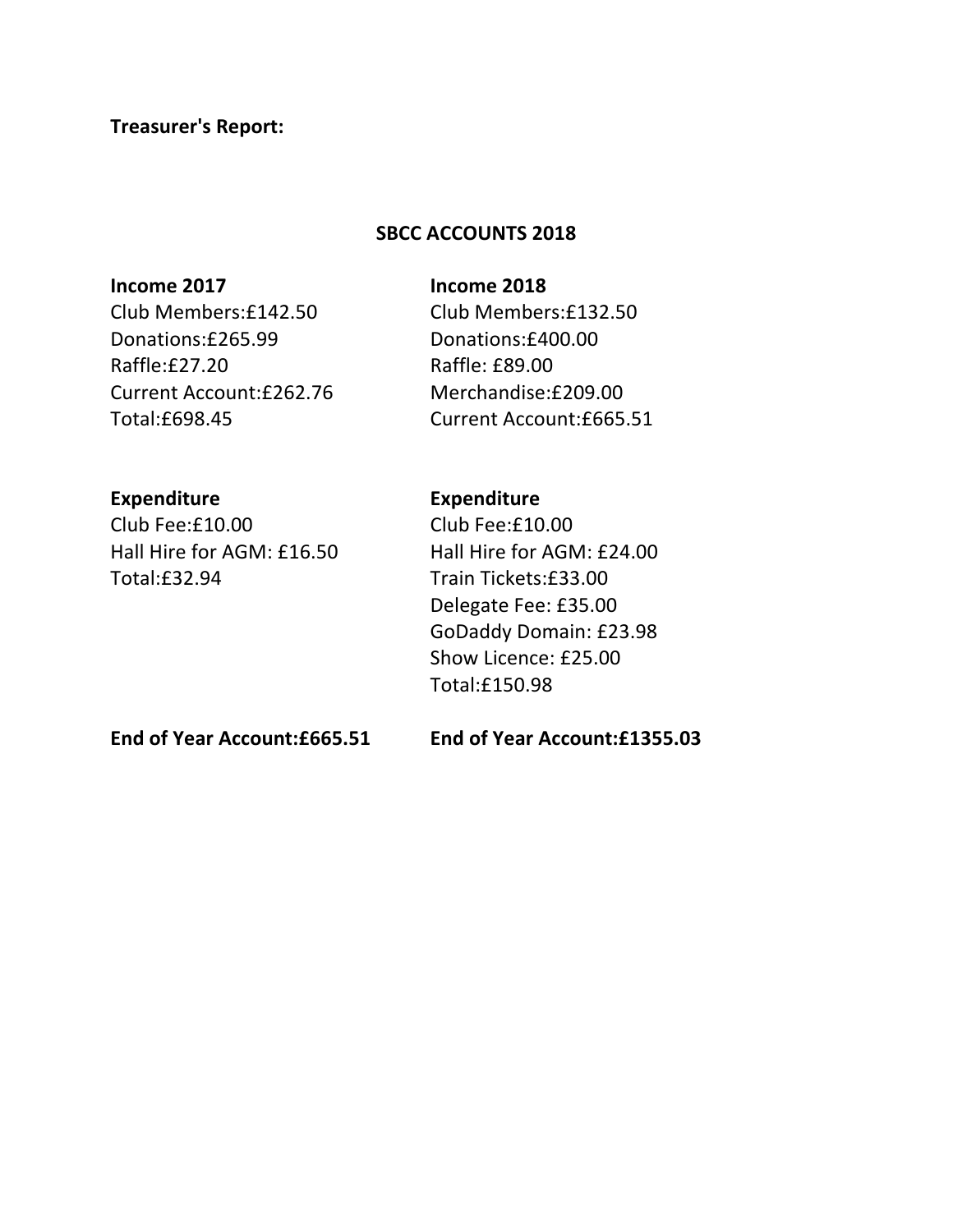## **Membership Secretary's Report:**

Having agreed to take on the role of Membership Secretary at last years AGM there was some delay due to the introduction of the GDPR regulations, however I now have responsibility for the Membership and took over in August; the first job was to re-design the Membership form to incorporate necessary wordings and to assure our membership that we will not be sharing their information with anyone other than the GCCF also that the details will now be held securely electronically; this is easier to maintain accurately and interrogate when required.

The membership figures today differ slightly to the end of 2018 figures submitted to the GCCF as there have been some changes in membership, some lapses, change in type and some new members joining, Figures as of April 2019 are as follows:

Singles: 21 (7 falling due for renewal this year) Junior: 4 Senior: 6 Joint 13 (26) (2 falling due for renewal this year)  $Life: 14$ 

Total Membership: 71

With 7 Singles and 2 Joint memberships falling due for renewal this year there is the potential we could lose 11 members leaving us at 60, still over the minimum 50 required by the GCCF but it is important that we endeavour to retain memberships and encourage new ones to keep above the 'magic 50' figure. We are looking to offer additional benefits to members, details of which will follow once agreed by the SBCC Committee. The SBCC Facebook page has a good following and we are using this 'window' to try to promote membership, currently running a monthly 'Cover Photo Competition' to encourage members to put forward their photos and to promote the idea of membership to those who are just members of the facebook page. We have been in discussion about possibly restricting posting//input on the page to 'Club Members Only' (another benefit/privilege of membership) but allowing viewing by anyone however this has yet to be agreed or finalized and the Committee are trying to weigh up whether restriction would be of benefit in encouraging members or detrimental to general interest shown in the breed.

Dee Baines